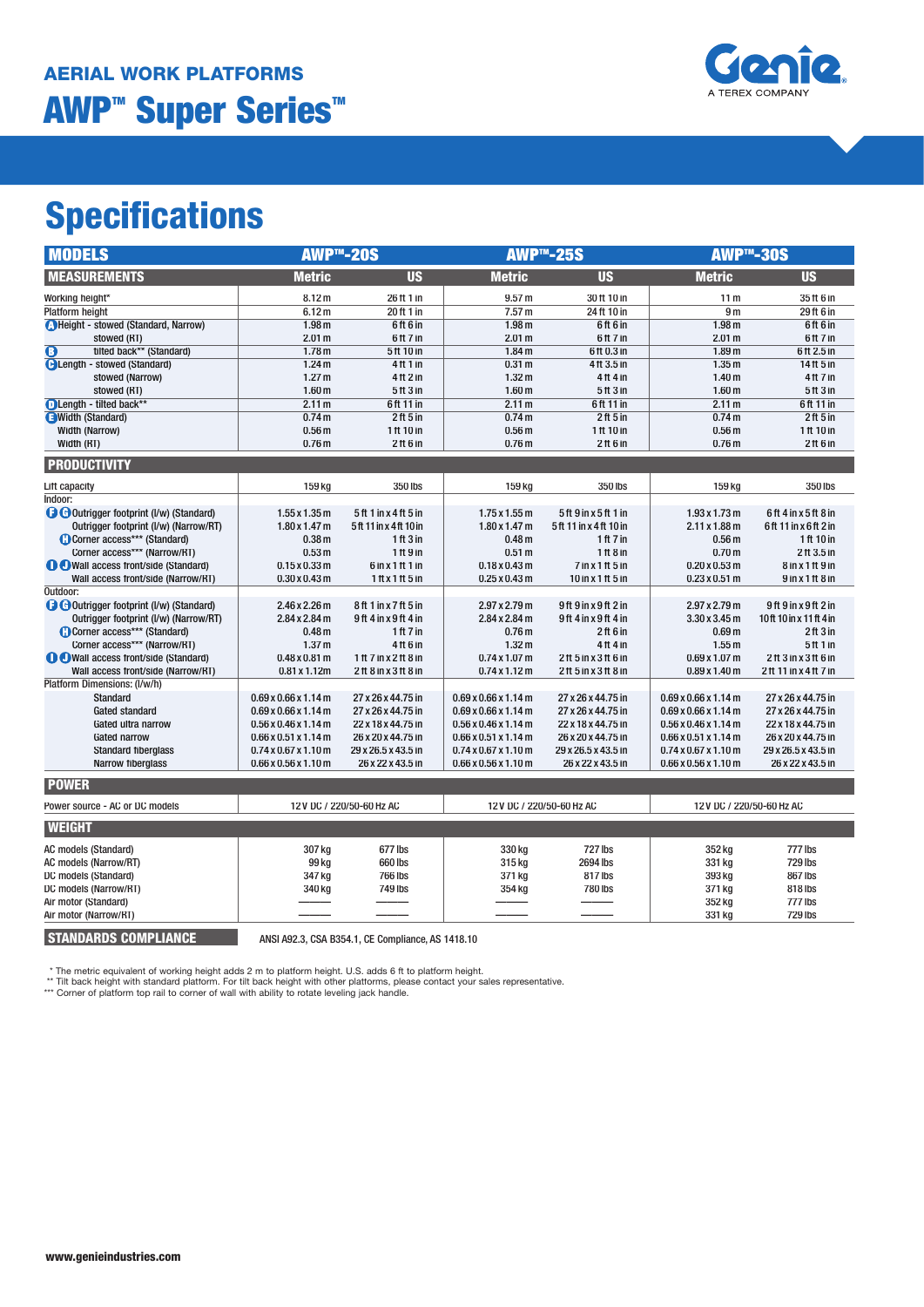# **Specifications**

| <b>MODELS</b>                                                                            |                                          | <b>AWP™-36S</b>                        | AWP <sup>™</sup> -40S            |                                       |
|------------------------------------------------------------------------------------------|------------------------------------------|----------------------------------------|----------------------------------|---------------------------------------|
| <b>MEASUREMENTS</b>                                                                      | <b>Metric</b>                            | <b>US</b>                              | <b>Metric</b>                    | <b>US</b>                             |
| Working height*                                                                          | 13.10 m                                  | 42 ft 5 in                             | 14.29 m                          | 46ft 4 in                             |
| <b>Platform height</b>                                                                   | 11.10 m                                  | 36 ft 5 in                             | 12.29 <sub>m</sub>               | 40 ft 4 in                            |
| Height - stowed (Standard, Narrow)<br>stowed (RT)                                        | 2.78 <sub>m</sub>                        | 9ft 1.5 in                             | 2.78 <sub>m</sub>                | 9ft 1.5 in                            |
| tilted back** (Standard)<br>O                                                            | 1.92 <sub>m</sub>                        | 6ft 3.5 in                             | 1.98 <sub>m</sub>                | 6ft 6 in                              |
| <b>A</b> Length - stowed (Standard)<br>stowed (Narrow)<br>stowed (RT)                    | 1.40 <sub>m</sub>                        | 4 ft 7 in                              | 1.42 <sub>m</sub>                | $4$ ft $8$ in                         |
| Length - tilted back**                                                                   | 2.97 <sub>m</sub>                        | 9ft 9 in                               | 2.97 <sub>m</sub>                | 9ft 9 in                              |
| <b>B</b> Width (Standard)                                                                | 0.74 <sub>m</sub>                        | $2$ ft 5 in                            | 0.74 <sub>m</sub>                | $2$ ft 5 in                           |
| <b>Width (Narrow)</b>                                                                    |                                          |                                        |                                  |                                       |
| Width (RT)                                                                               |                                          |                                        |                                  |                                       |
| <b>PRODUCTIVITY</b>                                                                      |                                          |                                        |                                  |                                       |
| Lift capacity                                                                            | 159 kg                                   | 350 lbs                                | 136 kg                           | 300 lbs                               |
| Indoor:                                                                                  |                                          |                                        |                                  |                                       |
| <b>O</b> Outrigger footprint (I/w) (Standard)<br>Outrigger footprint (I/w) (Narrow/RT)   | $2.12 \times 1.91 \text{ m}$             | 6ft 11 in x 6ft 3 in                   | $2.26 \times 2.06 \text{ m}$     | 7ft 5 in x 6 ft 9 in                  |
| <b>Corner access*** (Standard)</b>                                                       | 0.74 <sub>m</sub>                        | $2$ ft 5 in                            | 0.79 <sub>m</sub>                | 2 <sup>ft</sup> 7 <sup>in</sup>       |
| Corner access*** (Narrow/RT)                                                             |                                          |                                        |                                  |                                       |
| <b>O</b> Wall access front/side (Standard)                                               | $0.36 \times 0.64$ m                     | 1ft $2$ in $x$ $2$ ft $1$ in           | $0.38 \times 0.71$ m             | 1ft $3$ in $x$ $2$ ft $4$ in          |
| Wall access front/side (Narrow/RT)                                                       |                                          |                                        |                                  |                                       |
| Outdoor:                                                                                 |                                          |                                        |                                  |                                       |
| <b>a a</b> Outrigger footprint (I/w) (Standard)<br>Outrigger footprint (I/w) (Narrow/RT) |                                          | 3.53 x 3.33 m 11 ft 7 in x 10 ft 11 in |                                  | 3.89 x 3.68 m 12 ft 9 in x 12 ft 1 in |
| <b>Corner access*** (Standard)</b>                                                       | 1.02 <sub>m</sub>                        | $3ft$ 4 in                             | 1.12 <sub>m</sub>                | 3 <sup>ft</sup> 8 <sup>in</sup>       |
| Corner access*** (Narrow/RT)                                                             |                                          |                                        |                                  |                                       |
| <b>O</b> Wall access front/side (Standard)<br>Wall access front/side (Narrow/RT)         | $1.02 \times 1.32 \text{ m}$             | 3ft 4 in x 4 ft 4 in                   | $1.12/1.52 \text{ m}$            | 3 ft 8 in/5 ft                        |
| Platform Dimensions: (I/w/h)                                                             |                                          |                                        |                                  |                                       |
| <b>Standard</b>                                                                          | $0.69 \times 0.66 \times 1.14 \text{ m}$ | 27 x 26 x 44.75 in                     | $0.69 \times 0.66 \times 1.14$ m | 27 x 26 x 44.75 in                    |
| <b>Gated standard</b>                                                                    | $0.69 \times 0.66 \times 1.14$ m         | 27 x 26 x 44.75 in                     | $0.69 \times 0.66 \times 1.14$ m | 27 x 26 x 44.75 in                    |
| Gated ultra narrow                                                                       | $0.56 \times 0.46 \times 1.14$ m         | 22 x 18 x 44.75 in                     | $0.56 \times 0.46 \times 1.14$ m | 22 x 18 x 44.75 in                    |
| <b>Gated narrow</b>                                                                      | $0.66 \times 0.51 \times 1.14$ m         | 26 x 20 x 44.75 in                     | $0.66 \times 0.51 \times 1.14$ m | 26 x 20 x 44.75 in                    |
| <b>Standard fiberglass</b>                                                               | $0.74 \times 0.67 \times 1.10$ m         | 29 x 26.5 x 43.5 in                    | $0.74 \times 0.67 \times 1.10$ m | 29 x 26.5 x 43.5 in                   |
| <b>Narrow fiberglass</b>                                                                 | $0.66 \times 0.56 \times 1.10$ m         | 26 x 22 x 43.5 in                      | $0.66 \times 0.56 \times 1.10$ m | 26 x 22 x 43.5 in                     |
|                                                                                          |                                          |                                        |                                  |                                       |







**STANDARDS COMPLIANCE** ANSI A92.3, CSA B354.1, CE Compliance, AS 1418.10

| <b>POWER</b>                   |                          |           |                           |           |  |
|--------------------------------|--------------------------|-----------|---------------------------|-----------|--|
| Power source - AC or DC models | 12V DC / 220/50-60 Hz AC |           | 12 V DC / 220/50-60 Hz AC |           |  |
| <b>WEIGHT</b>                  |                          |           |                           |           |  |
| AC models (Standard)           | 461 kg                   | 1,017 lbs | 472 ka                    | 1,040 lbs |  |
| <b>AC models (Narrow/RT)</b>   |                          |           |                           |           |  |
| DC models (Standard)           | 502 kg                   | 1,107 lbs | 513 kg                    | 1,130 lbs |  |
| DC models (Narrow/RT)          |                          |           |                           |           |  |
| Air motor (Standard)           |                          |           |                           |           |  |
| Air motor (Narrow/RT)          |                          |           |                           |           |  |

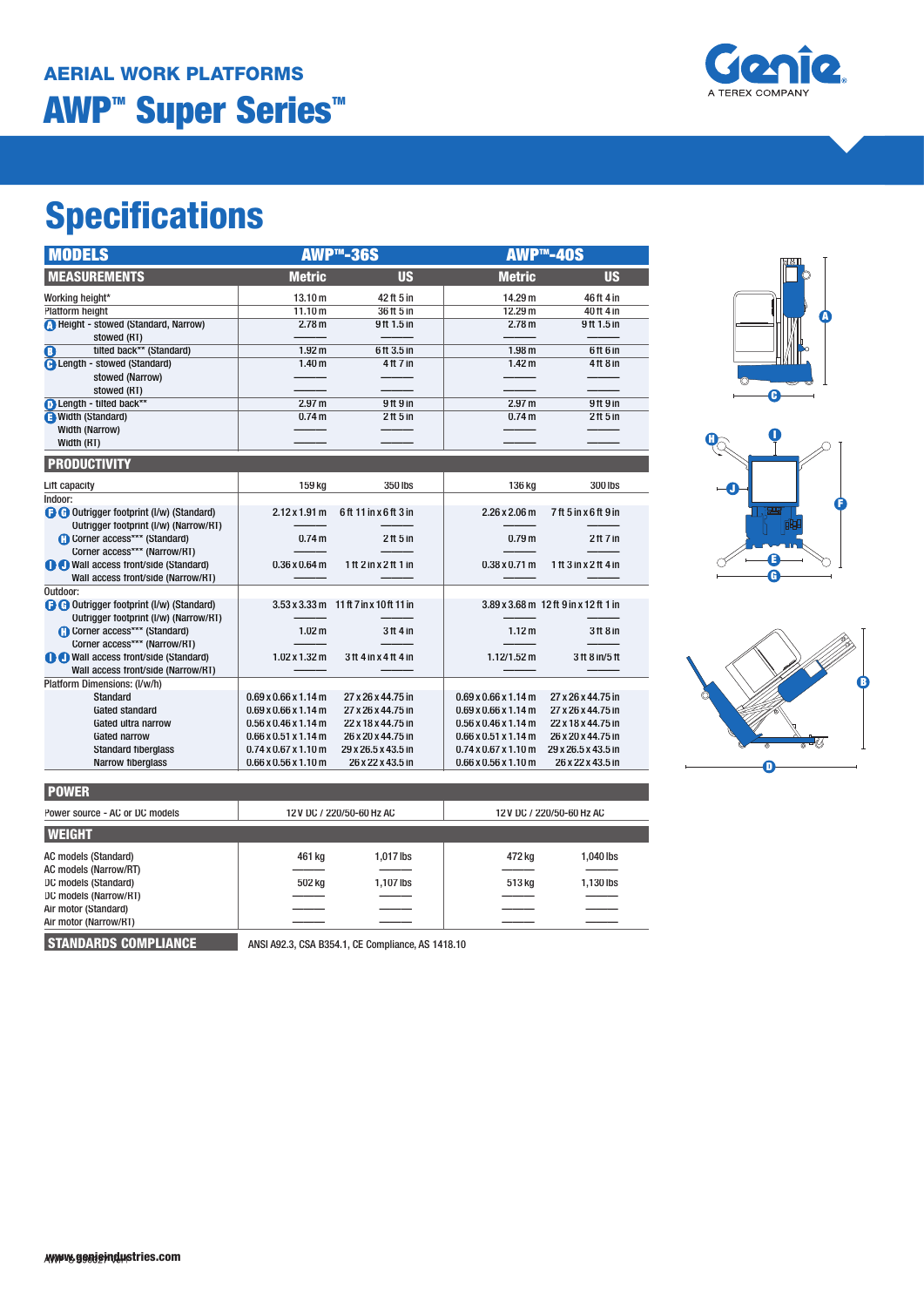

# **Features**

# **MEASUREMENTS**

# **AWP™-20S**

- 8.12 m (26 ft 1 in) working height
- 6.12 m (20 ft 1 in) platform height
- 0.74 m (2 ft 5 in) standard base width
- 0.56 m (1 ft 10 in) narrow base width
- 0.76 m (2 ft 6 in) RT base width
- Up to 159 kg (350 lbs) lift capacity

#### **AWP™-25S**

- 9.57 m (30 ft 10 in) working height
- 7.57 m (24 ft 10 in) platform height
- 0.74 m (2 ft 5 in) standard base width
- 0.56 m (1 ft 10 in) narrow base width
- 0.76 m (2 ft 6 in) RT base width
- Up to 159 kg (350 lbs) lift capacity

# **AWP™-30S**

- 11.02 m (35 ft 6 in) working height
- 9.02 m (29 ft 6 in) platform height
- 0.74 m (2 ft 5 in) standard base width
- 0.56 m (1 ft 10 in) narrow base width
- 0.76 m (2 ft 6 in) RT base width
- Up to 159 kg (350 lbs) lift capacity

# **AWP™-36S**

- 13.10 m (42 ft 5 in) working height
- 11.10 m (36 ft 5 in) platform height
- 0.74 m (2 ft 5 in) standard base width
- Up to 159 kg (350 lbs) lift capacity

## **AWP™-40S**

- 14.29 m (46 ft 4 in) working height
- 12.29 m (40 ft 4 in) platform height
- 0.74 m (2 ft 5 in) standard base width
- Up to 136 kg (300 lbs) lift capacity

# **STANDARD FEATURES STANDARD FEATURES cont.**

# **PRODUCTIVITY**

- Standard base
- Sliding mid-rail standard platform
- Auxiliary platform lowering
- Most rigid mast in the industry
- Rocker base system for manoeuvreability
- Tilt back frame (standard on AWP-36, -40)
- Easily rolls through standard doorways
- AC power to platform
- Dual activated up/down switch
- Ground fault interrupt (ANSI / CSA only)
- Small outrigger footprints
- Outrigger storage sockets
- Easy loading in utes
- Tie down attachment points
- Overhead crane attachment point
- Wide forklift pockets
- Rear access forklift pocket
- LED lights confirm proper set-up

## **POWER**

- AC power 220 V / 50-60 Hz
- DC power 230V / 50 Hz with worldwide automatic "smart" charging system

# **OPTIONS & ACCESSORIES**

# **PRODUCTIVITY**

- Super-straddle
- Gated standard platform
- Gated ultra narrow platform
- Gated narrow platform
- Standard fiberglass platform
- Narrow fiberglass platform
- Narrow base conversion kit (AWP-20, -25, -30 RT only)
- RT conversion kit (AWP-20, -25, -30 Narrow only)
- Tilt-back frame (option on AWP-20, -25, -30 only)
- Operational warning light and descent alarm package
- Tool tray
- Fluorescent tube caddy
- Platform locating laser light

## **POWER OPTIONS**

• Air motor power 1.1 kW (1.5 hp) (AWP-30 only)